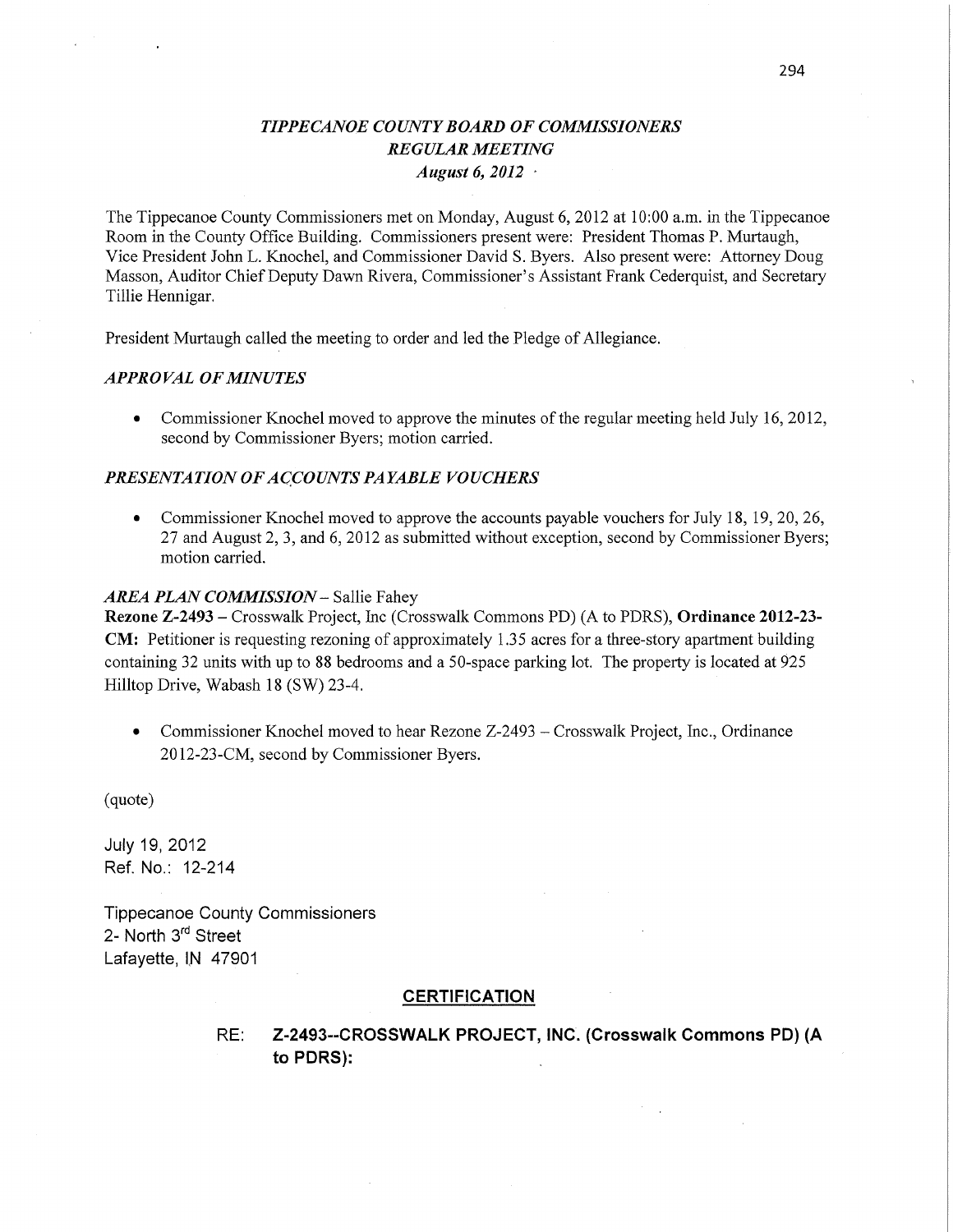Petitioner is requesting rezoning of approximately 1.35 acres for a threestory apartment building containing 32 units with up to 88 bedrooms and a 50-space parking lot. The property is located at 925 Hilltop Drive, Wabash 18 (SW) 23-4. *CONTINUED FROM* THE *JUNE* APC *MEETING* DUE TO *A FAILURE* TO *FILE REQUIRED PUBLIC NOTICE AFFIDAV/TS* AND *PROOFS* OF *PUBLICATION.* 

Dear **Commissioners:** 

As Secretary to the Area Plan Commission of Tippecanoe County, *I* do hereby certify that at **<sup>a</sup>** public hearing held on July 18, 2012 the Area Plan **Commission** of Tippecanoe County voted 12 yes *-* 0 no on the motion to rezone the subject real estate from A to PDRS. Therefore, the Area Plan Commission of Tippecanoe County recommends to the Tippecanoe County Commissioners **that** the 'proposed rezoning ordinance be APPROVED for 'the property described in the attachment, contingent on meeting all requirements of UZO 2-28-10 'for submission of Final Detailed Plans, signed off by those noted in that section to include:

- 1. All sheets (other than preliminary plat) **that** make up the approved Preliminary Plan;
- 2. PD construction plans per UZO Appendix B-2-2;
- 3. Appropriate surety submitted with final detailed plans;
- 4. The project's Hilltop Drive driveway curb cut is **subject** to approval by the Tippecanoe County Highway Department;
- 5. Prior to Final Detailed Plan approval, the Drainage Board shall approve any required drainage plans in compliance with the Comprehensive Stormwater Management Ordinance of Tippecanoe County 2011-27—CM.

Public Notice has been given that **this** petition will be heard before the Tippecanoe County **Commissioners** at **their** August 6, 2012 regular meeting. Petitioners or their representatives must appear to present their case.

Sincerely,

Sallie Dell Fahey Executive Director

(unquote)

Andy Gutwein, Attorney with Bennett, Boehning, & Clary, 415 Columbia St, Lafayette, said he is representing the Crosswalk Project, Inc. He presented the Commissioners with pictures and drawings of the proposed project. The project is unique in that it sits inside Tower Acres, which is in the County, but surrounded by Purdue University and West Lafayette. It is the last lot in the subdivision which is full of sororities, fraternities, and co-operative houses. Technically, the building is classified as an apartment; however, it fits into the co-op housing atmosphere. It was designed to be the outreach growth of the Salt and Light Christian Fellowship which has been on the Purdue campus since 1987. Each unit will have **<sup>a</sup>** small kitchen and the building will have over 4,000 square feet of public space for gatherings and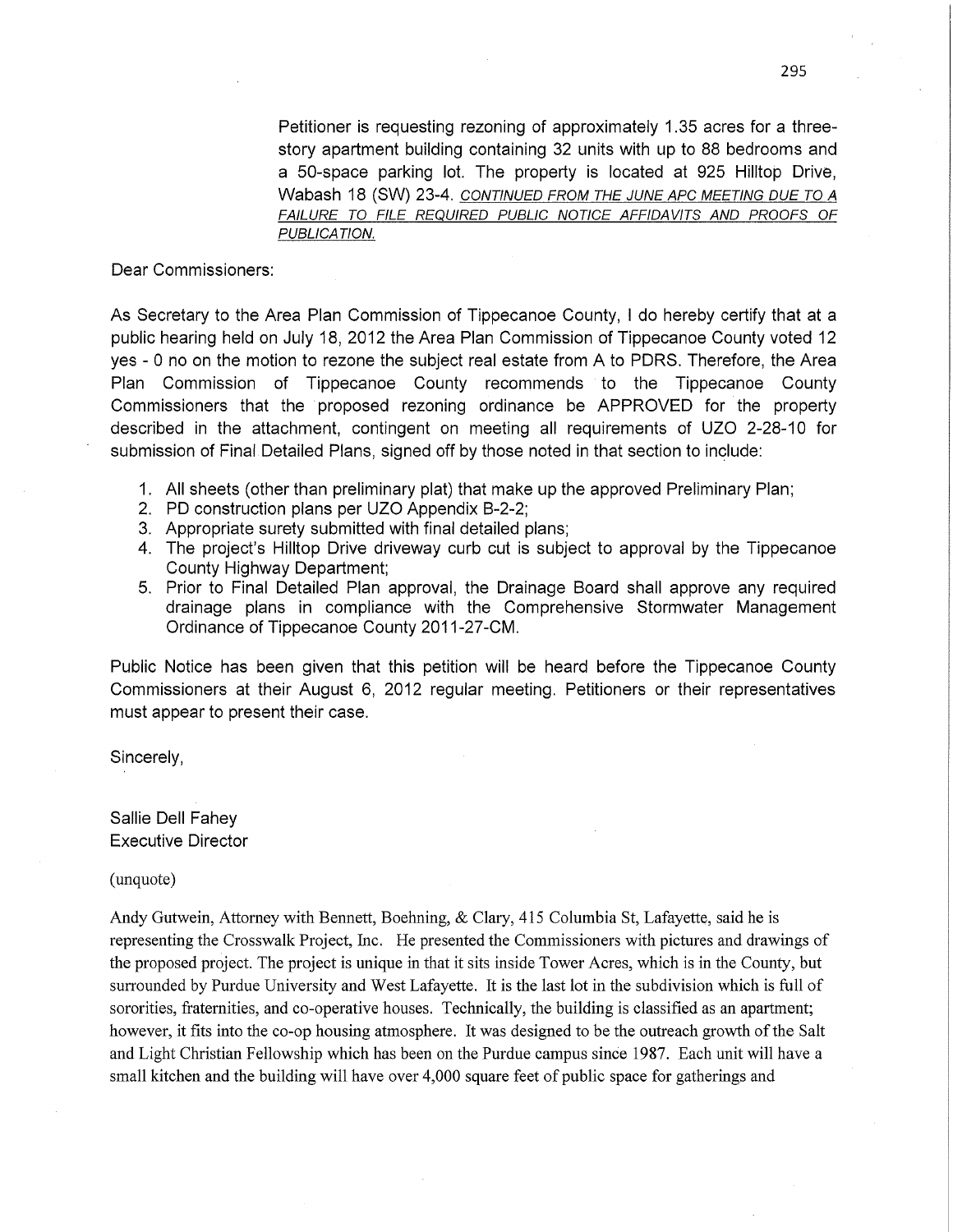studying. Great effort has been taken to position the building and parking area to take advantage of the natural topography and preserve as many trees as possible.

President Murtaugh asked for public input in favor of the Ordinance.

Samuel Childs, 659 Winslow Rd, West Lafayette said he is part of the Purdue Student Leadership of CrossWalk Commons and also a member of Salt and Light Christian Fellowship which is the Purdue organization associated with the building. He provided a student's prospective of the Crosswalk Project, saying it is a unique venture and there is currently nothing like it at Purdue. The purpose of Crosswalk is to unite people from every culture, language, and country and have them live together under one roof. Purdue has repeatedly been at the top of the list when it comes to the international student population with roughly 8,000 students from other countries. Unfortunately, many domestic students fail to take note of these students and consequently miss out on learning about new cultures. The international students stick together in classes, housing, and social activities. Domestic students often stay together and don't interact with international students because of language barrier issues and negative stereotypes. Crosswalk Commons exists to demolish the stereotypes and embrace international students and Visiting scholars by placing them in a housing environment With Americans who are committed to making them feel welcome in a foreign land. The hope is for Crosswalk Commons to be a beacon for the interriational students, encouraging them to share their culture and experiences. Unlike the dorms, where the activities are sparsely attended, Crosswalk will maintain an intentional approach to engage students in activities and daily conversations. As Crosswalk is the ministry home of Salt and Light, he is very excited about possible participation in weekly worship by the international students. He encouraged the Commissioners to support the project and the unique opportunities it entails.

President Murtaugh asked for additional public input in favor of or against the Ordinance. There were no additional comments.

Chief Deputy Rivera recorded the vote.

| <b>Byers</b> | Aye |
|--------------|-----|
| Knochel      | Aye |
| Murtaugh     | Aye |

Ordinance 2012-23 -CM passed 3-0.

## *HIGHWAY* — Opal Kuhl 9th **Street** and **Burnett's Road Project —** LPA Supplement **Number** 1 **Contract**

Highway Director Kuhl said the Supplemental Agreement is to INDOT for the Federal Aid project at  $9<sup>th</sup>$ Street and Burnett's Road. It is Highway Safety Improvement Program **(HSlP)** fund so the construction is a 90%/10% split; the County portion is 10%. The Supplement adds \$100,000 to the available amount *'for* construction engineering, bringing the total to \$945,658.42.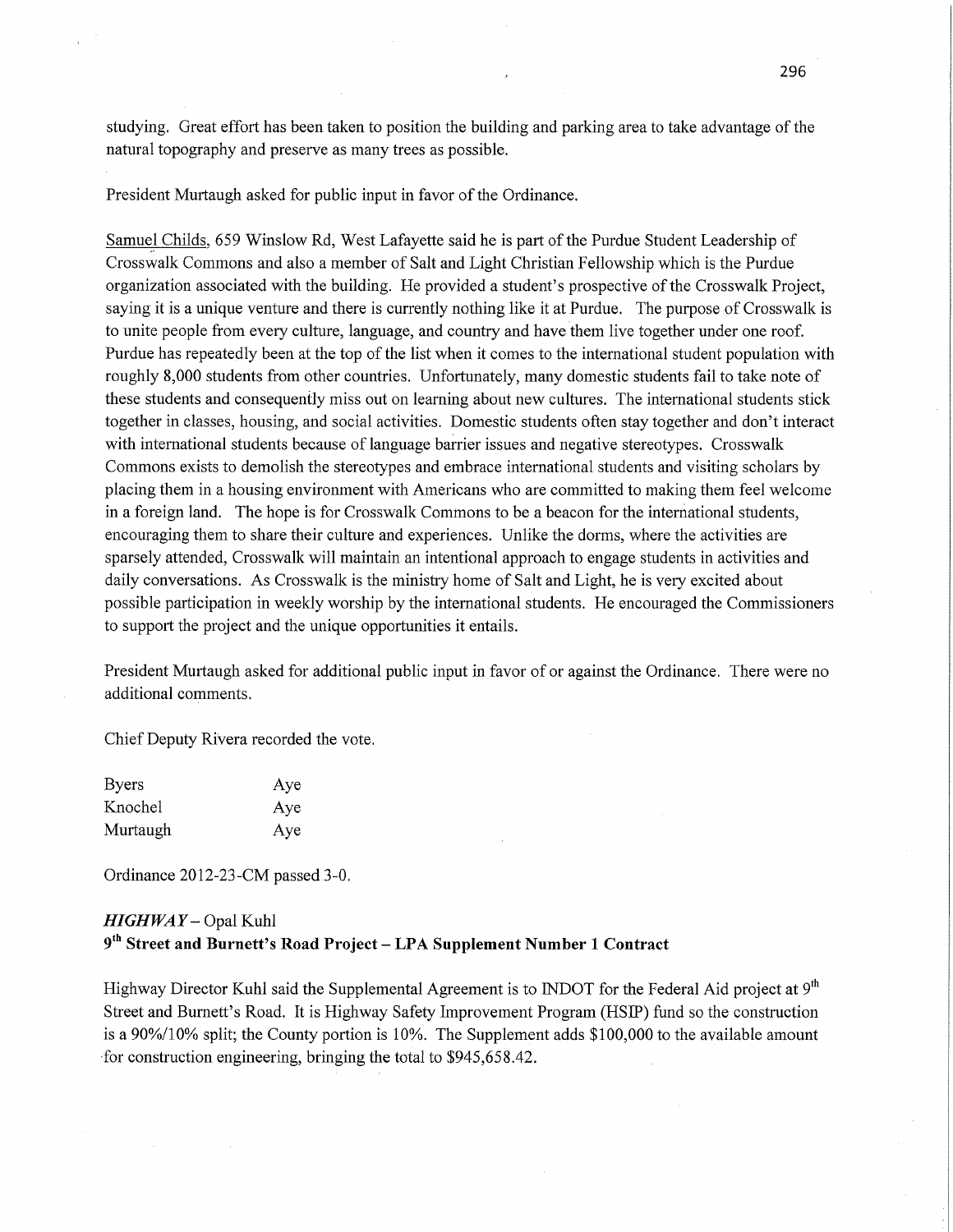• Commissioner Knochel moved to approve the Supplement Agreement for 9<sup>th</sup> Street and Burnett's Road as presented, second by Commissioner Byers; motion carried.

#### **Acceptance** of **Motor Grader PropoSals**

Director Kuhl said three proposals were received for four new motor graders. The request for proposals requested two criteria: total cost of service (financial package) and technical merits (grader specifications). Requesting proposals instead of bids provided the opportunity for interviews with the three companies. All proposals were reviewed and met the criteria for grader specifications. Only two of the proposals met the funding options and MacAllister Machinery Company was determined to be <sup>a</sup> substantially better financial package. The annual cost from MacAllister is \$19,799 per year, per grader for four years with a guaranteed buy-back; the annual cost from West Side Tractor Sales is \$29,214 per year, per grader for four years. \$40,000 per year, \$160,000 for the four year period will be saved with the MacAllister proposal. Director Kuhl recommended acceptance of the proposal from MacAllister Machinery Company for four motor graders, Model- 140M2 **AWD.** 

• Commissioner Knochel moved to accept the proposal from MacAllister Machinery Company for four motor graders as presented, second by Commissioner Byers; motion carried.

Director Kuhl said the entire analysis and the original proposalé are available in the Highway office for review.

## **Street Acceptance** *—* **Lindberg Village** PD, **Phase Two, Part** Two **—** Fleming **Drive** -— **676.41, Maxwell Drive** —- **376.55,** and **Cushing Drive** — **873.51**

Director Kuhl requested acceptance of streets and a street maintenance bond for Lindberg Village PD, Phase Two, Part Two.

**0** Commissioner Knochel moved to accept the streets into Lindberg Village PD, Phase Two, Part Two as presented, second by Commissioner Byers; motion carried.

## 3 **Year** Sub-Division **Street Maintenance Bond** for **Lindberg Village** PD, **Phase** 2, **Part 2** in the amount of **\$25,720.00**

**0** Commissioner Knochel moved to accept the street maintenance bond for Lindberg Village PD as presented, second by Commissioner Byers; motion carried.

#### **Bond Rider #027S103350590-07 from Indiana** Gas **Company, Inc, d/b/a Vectren Energy**

Director Kuhl said the bond rider from Vectren Energy is a renewal to continue with work in the right-ofway.

**0** Commissioner Knochel moved to accept the bond rider for Vectren, second by Commissioner Byers; motion carried.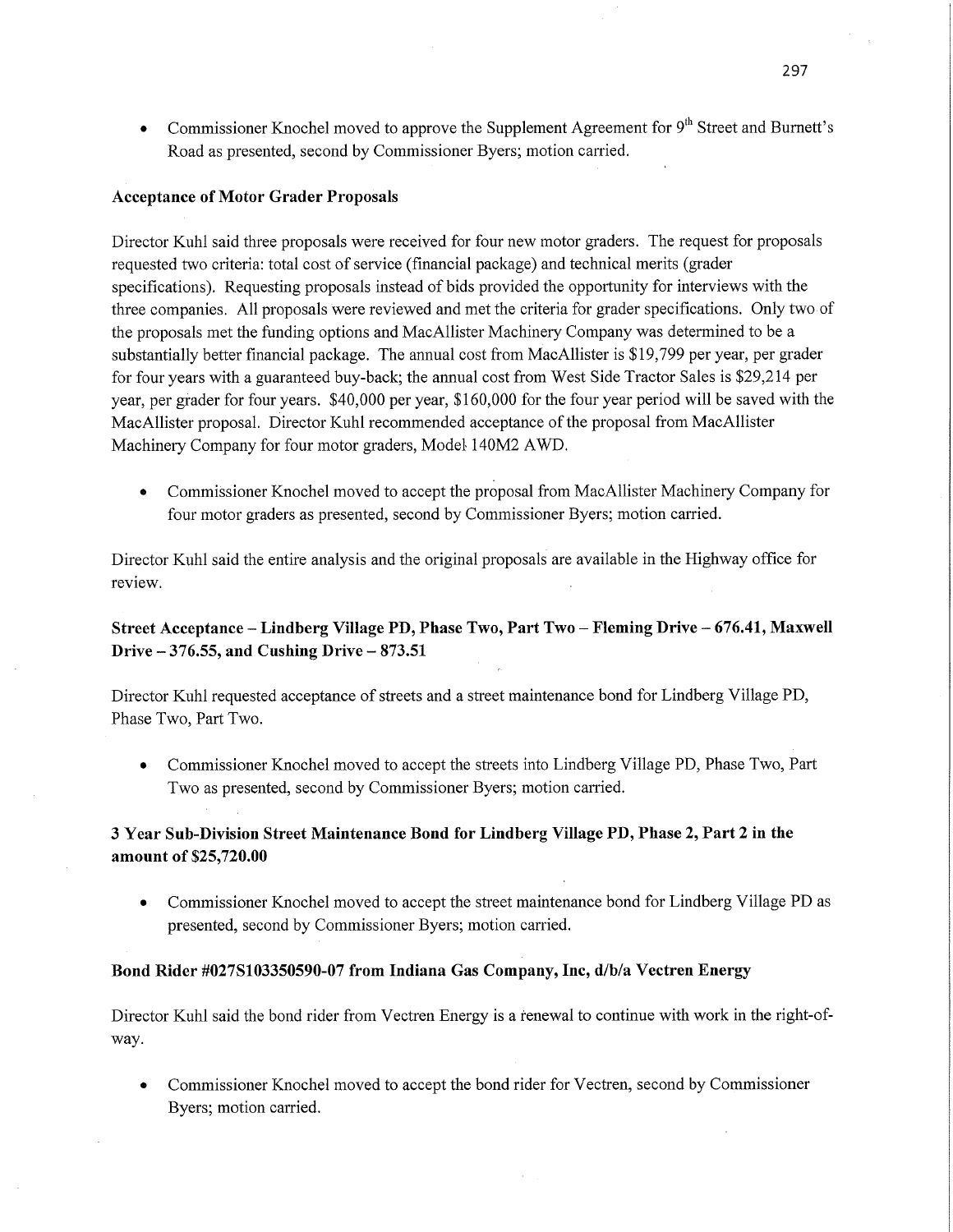## **Lindberg Road Project** —— **INDOT/LPA Contract** for Right-of-Way

Director Kuhl said the Lindberg Road project is from new 231 west to Klondike Road. Although it is a future project, applying for federal funding is necessary to get started on the right-of—way. By making it <sup>a</sup> federal aid project, the project qualifies for federal funding. \$144,000 in federal funds will be received through INDOT; the County will supply \$36,000.

**0** Commissioner Knochel moved to approve the contract for the Lindberg Road project, second by Commissioner Byers; motion carried.

## **Klondike Road Project** *—* **INDOT/LPA Contract** for **Right-of-Way** '

Director Kuhl said the Klondike Road Project is from US 52 south to Lindberg Road. It also is a future federal aid project which qualifies for federal funding. \$888,000 in federal funds will be received through INDOT; the County will supply \$222,000.

- Commissioner Knochel moved to approve the contract for Klondike Road project, second by Commissioner Byers; motion carried.
- Director Kuhl presented a projected picture of Hog Point Bridge. Two decorative hog statues have been added as part of the finished structure. She encouraged everyone to drive out to see the bridge.

## *GRANTS —* Laurie Wilson

Grant Facilitator Wilson requested permission to accept <sup>a</sup>grant for the Local Health Department Trust Account from the **Indiana** State Department of Health in the amount of \$65,427.73. It is a continuation grant.

• Commissioner Knochel moved to approve permission to accept the grant for the Health department as presented, second by Commissioner Byers; motion carried.

Grant Facilitator Wilson requested permission to accept <sup>a</sup>grant for Superior Court 3 in the amount of \$6,000 for substance abuse assessments. It is a continuation grant.

• Commissioner Knochel moved to approve permission to accept the grant for Superior Court 3 as presented, second by Commissioner Byers; motion carried.

Grant Facilitator Wilson requested permission to accept <sup>a</sup>grant for Juvenile Probation in the amount of \$1,500 for the Intensive Substance Abuse Program **(ISAP).** It is a continuation grant.

*0* Commissioner Knochel moved to approve permission to accept the grant for Juvenile Probation as presented, second by Commissioner Byers; motion carried.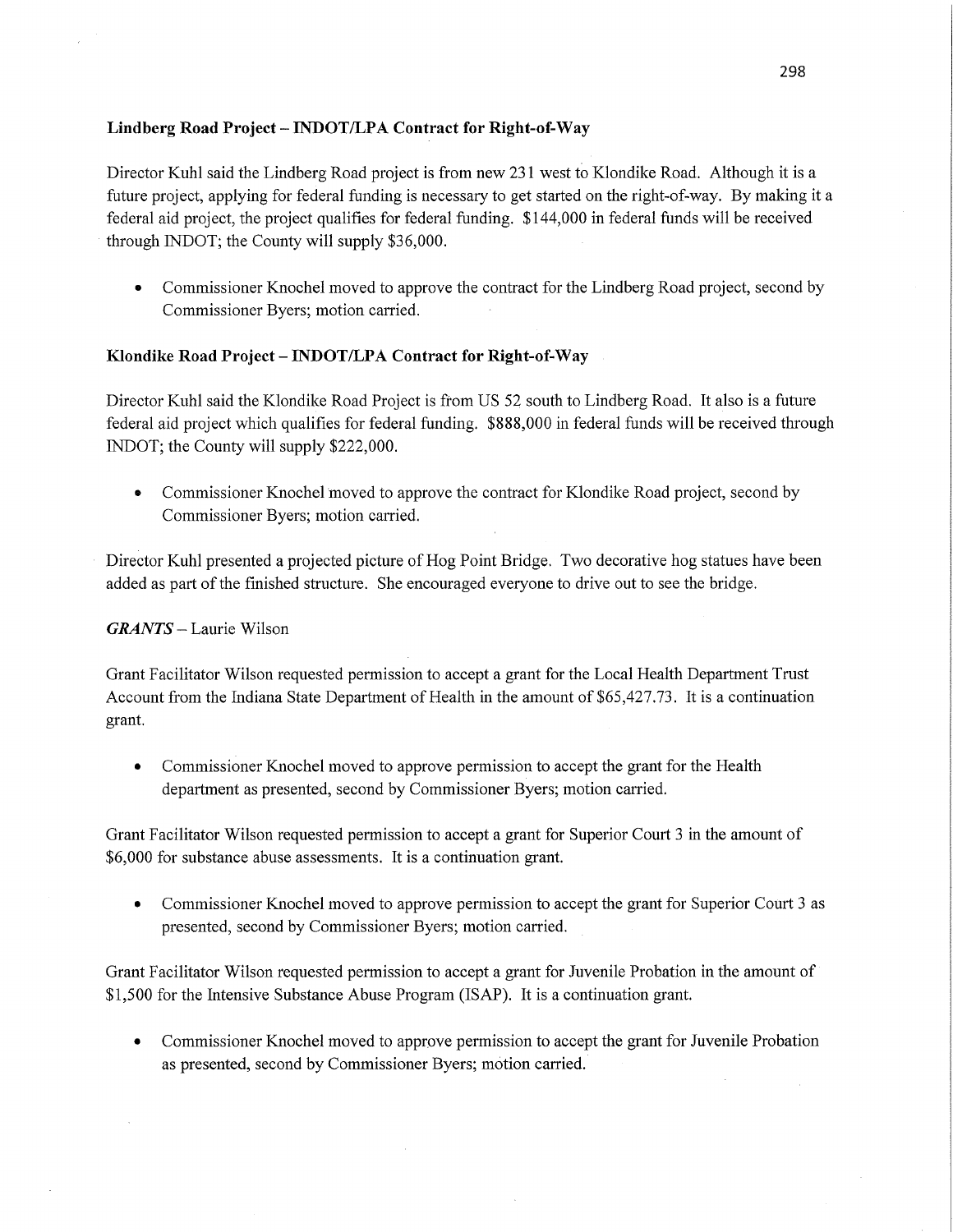Grant Facilitator Wilson requested permission to accept a grant for Court Services from the Drug Free Coalition in the amount of **\$10,000.** The grant will be used for Prime workbooks and a contractor.

**0** Commissioner Knochel moved to approve permission to accept the grant for Court Services as presented, second by Commissioner Byers; motion carried.

Grant Facilitator Wilson requested permission to apply for a grant for Youth Services in the amount of \$30,500. It is a continuation grant from the Indiana Criminal Justice Institute Byrne Grant for Juvenile Detention Alternatives Initiative (JDAI). It is the third year for the grant.

• Commissioner Knochel moved to approve permission to apply for the grant for Youth Services as presented, second by Commissioner Byers; motion carried.

Grant Facilitator Wilson requested permission to apply for a grant for the Public Defender. It is the first time grant funds have been available for the Public Defender. The grant request is up to \$50, 000 from the Indiana Criminal Justice Institute Byrne Grant and will be used for an evaluation program to evaluate the public defender attorneys. In conjunction with a Purdue University professor and a research student, research will be completed and results will be compiled. The original request was \$25, 000 to \$30,000 but the software was more expensive than anticipated. The judges, clients, and the attorneys themselves will evaluate the public defender attorneys

**-** Commissioner Knochel moved to approve permission to apply for the grant for the Public Defender as presented, second by Commissioner Byers; motion carried.

## *CLERK* **—** Christa Coffey New **Position**

Clerk Coffey requested permissionto fund a new position in the IV -D Court office with money from IV *-* D reimbursements. The **fund** has been building as it has only been used for part-time staff in the IV-D Court office. In meeting with Auditor Weston, the balance is over \$60,000 which is more than enough for the annual salary. The  $66\%$  share from the federal government for the IV-D project averages  $$15,000$ per month for the Clerk's office. With approval from the Commissioners and the Council in September, the job would be posted following the Council meeting.

**0** Commissioner Knochel moved to approve the new position for Upper Court Clerk in the IV -D Court office as presented, second by Commissioner Byers; motion carried.

## *BUILDING COMMISSION* —— Ken Brown **I**

## **2 Unsafe Structures:**

Building Commissioner Brown presented pictures and information on two unsafe structures, both located in Colburn, Indiana. The first property at 10111 Strong Avenue was purchased at a tax sale by Jana Hageman of Indianapolis. There were some issues obtaining a warranty deed and Ms. Hageman was unable to resell it. The house has been sitting in the present condition for three to four months. The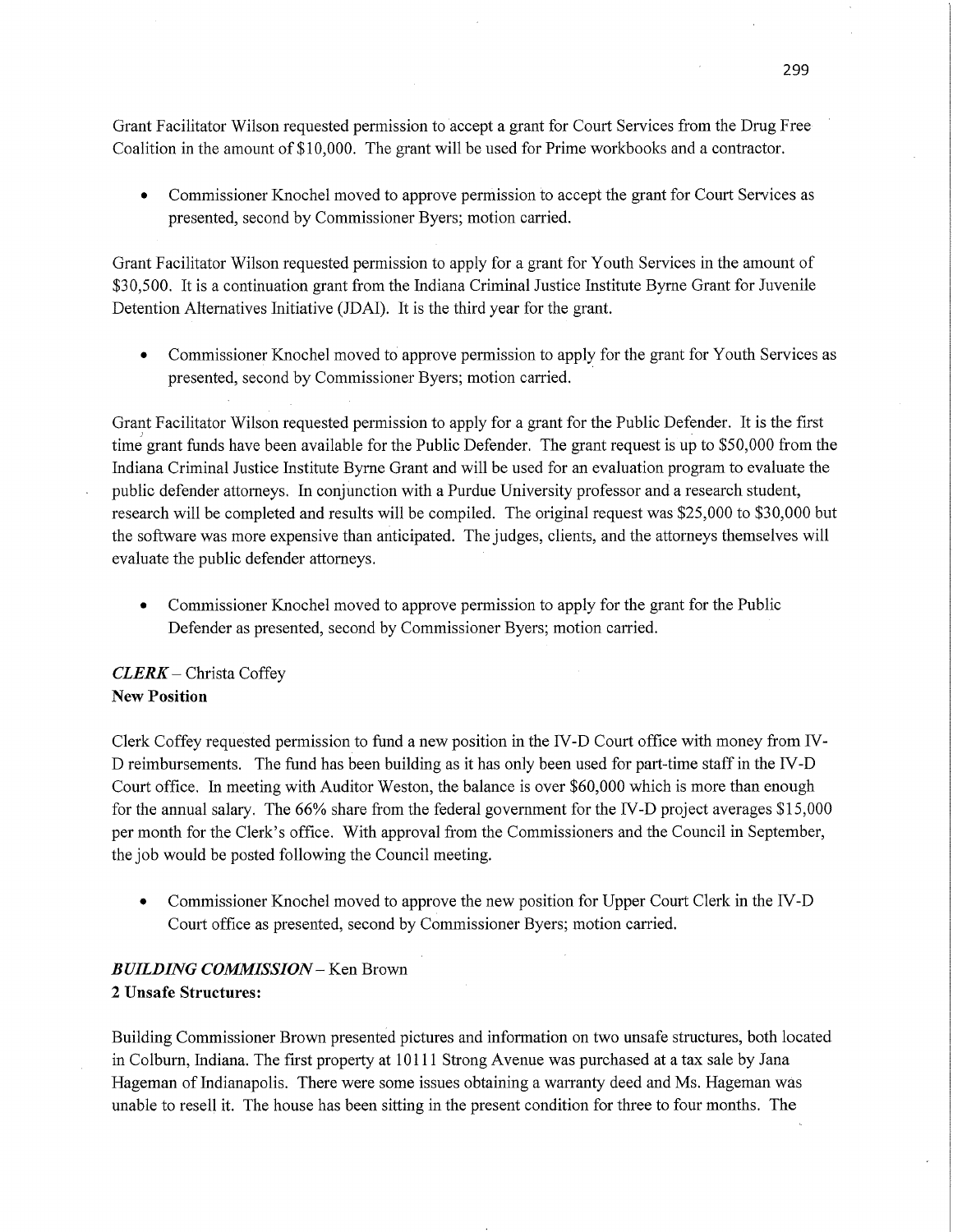<sup>p</sup>ictures were taken this morning following an email from the owner stating the property's openings would be boarded up by today. The pictures indicate nothing has been boarded up, the Windows are still open With broken glass, the front door is open, and the inside litter is two to three feet deep. Contact was made this morning with the gentleman who was to take care of the clean up and he has it on his schedule for today. At this point, Commissioner Brown suggested giving the property another week or two before proceeding.

• Commissioner Knochel moved to address the unsafe structure on Strong Avenue at the September  $4<sup>th</sup>$  meeting, second by Commissioner Byers; motion carried.

Building Commissioner Brown said the second unsafe structure is located at 10022 Carney Street. Looking at the house from the street, the house appears to not be too bad. However, looking closer the front porch posts are falling down, the porch roof is severely deteriorated, there are holes completely through the main roof, and the chimney is split in half. In the back, a window is open and people and/or animals have been getting in through the Window and also the crawl space. The inside has three to four feet of trash and the back yard looks like a jungle. A copy of the Quit Claim Deed was presented from the owners, William and Lorena Schnepp, attempting to sign the property over to the lien holder, CitiFinancial, Inc. A copy of the response from CitiFinanciaI was presented stating "they do not intend to assert any interest in the property". Attorney Masson said the Quit Claim Deed is not valid if not accepted. Commissioner Brown confirmed that funds are available to demolish the house, replying to <sup>a</sup> question from Commissioner Knochel. Attorney Masson said the process for demolition requires an order from the hearing officer notifying the owners. A hearing would need to be set by the Commissioners, similar to a poor relief hearing, allowing the owners to appear and state Why the property should not be demolished. The Window for the hearing would be more than 10 days after the order but not longer than 60 days. **A** title search should identify those with a substantial property interest who might be liable.

• Commissioner Knochel moved to approve a notification of intent to demolish order and set the hearing date for September 4, 2012 at 10:00, second by Commissioner Byers; motion carried.

Attorney Masson will **send** the demolition order.

## *YOUTH* SER *VICES/J U VENILE ALTERNATIVES* **—** Rebecca Humphrey **Approval** of **MOUs between School** and the **County** for **Truancy Mediation Services**

Cary Home Executive Director Humphrey requested approval for a Memorandum of Understanding (MOU) between the County Truancy Mediation program and four local schools *-* West Lafayette Community School Corporation, GLASS, Lafayette School Corporation, and Tippecanoe County School Corporation. The MOU has been ongoing for many years. The ultimate goal is to prevent truancy and divert future delinquency, keeping students out of the juvenile justice system. The program is approximately 88% successful due to the truancy mediation services.

• Commissioner Knochel moved to approve the MOU as presented, second by Commissioner Byers; motion carried.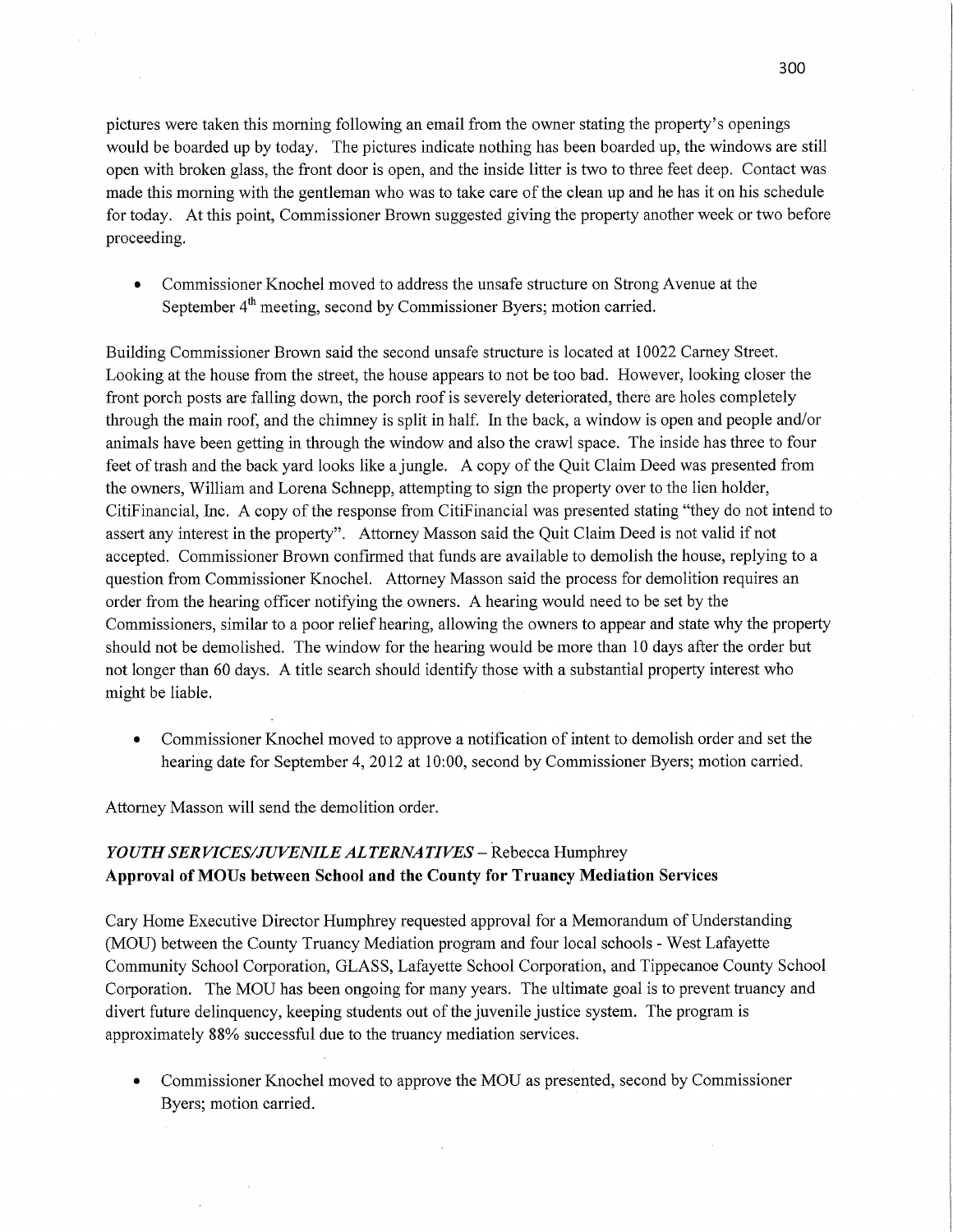#### *APPLICATION TO VILLA*

**0** Commissioner Knochel moved to approve an application to the Villa for Katrina Fagerstrom, second by Commissioner Byers; motion carried.

#### *APPOINTMENT T 0 WABASH RIVER HERITAGE CORRIDOR COMMISSION*

**0** Commissioner Knochel moved to appoint James A. Andrew as the representative for the Wabash River Heritage Corridor Commission and Rae Schnapp as an alternate, second by Commissioner Byers; motion carried.

#### *APPOINTMENT* T0 *COMMON* WA GE *BOARD*

**0** Commissioner Knochel moved to appoint Dave Lahr as the taxpayer representative to the Common Wage Board for the Aquatic Center at Prophetstown State Park, second by Commissioner Byers; motion carried.

#### *UNFINISHED/NEW BUSINESS*

President Murtaugh said **a** discussion was held this morning with Emergency Management Director Smokey Anderson regarding the Fire Burn Ban. The severe drought conditions continue even with the rainfall over the weekend. Director Anderson's recommendation is for the Burn Ban to remain in place. In conversations with the state, the ban could remain in place through September even with normal rainfall the next few weeks as it is still <sup>a</sup>very serious situation.

President Murtaugh said due to some miscommunication, the Request for Proposals (RFP) for Parking Garage Management did not get advertised. The bids will be opened at a later date, following advertisement.

#### *REPORTS* ON *FILE*

The following reports will be on file in the Commissioner's office:

Treasurer Clerk of the Circuit Court Parks and Recreation

#### *PUBLIC COMMENT*

As there were no Public Comments, Commissioner Byers moved to adjourn.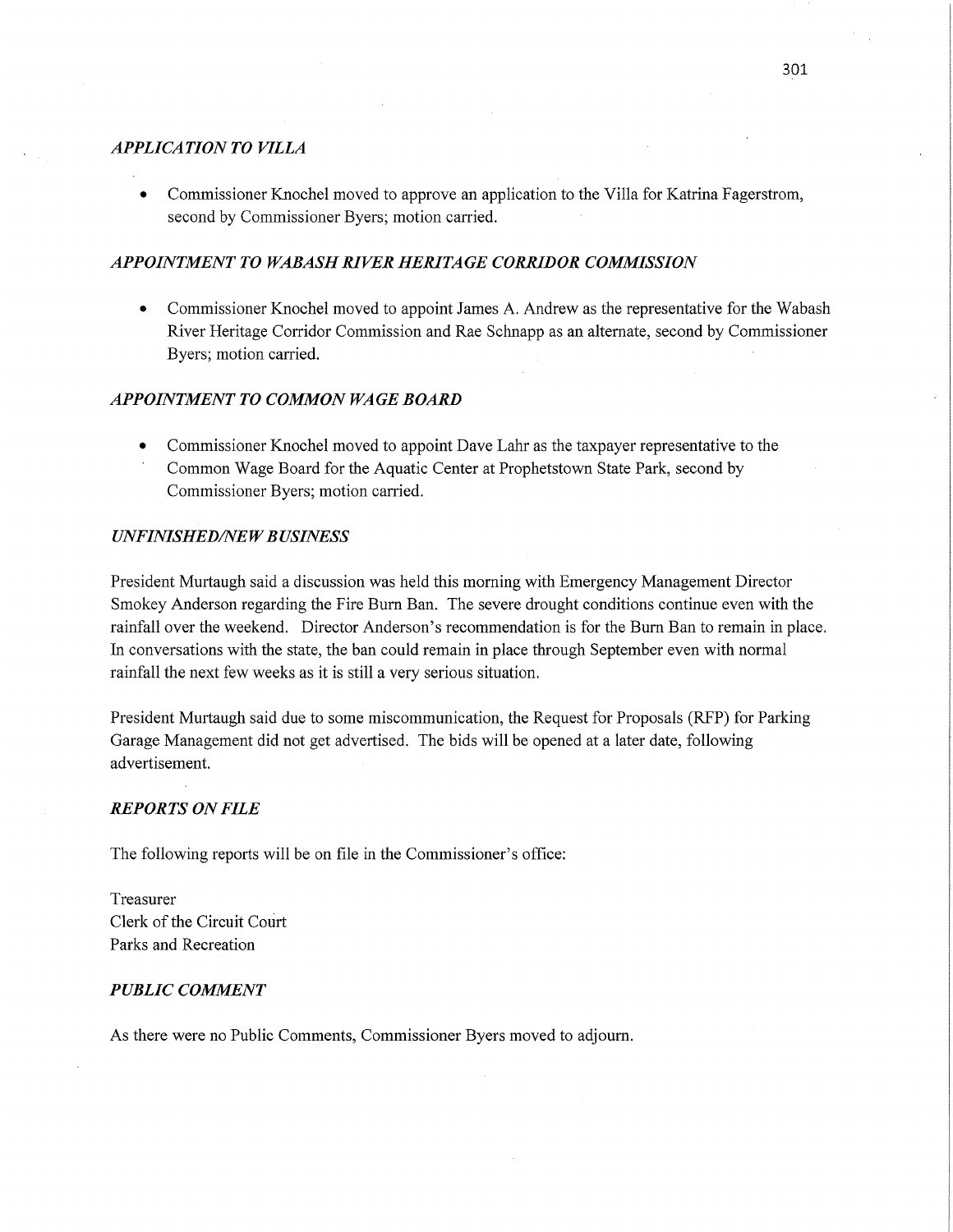## BOARD OF COMMISSIONERS OF THE COUNTY OF TIPPECANOE

White

Thomas P.Murtaugh, President

John R. Knochel

 $\sqrt{12p}$ 

 $\sim$   $\sim$ 

Dévid S. Byers,

**ATTEST:**   $\sigma$ Jennifer Weston, Auditor 8-20-2012

 $\mathcal{A}$ 

 $\bar{\Delta}$